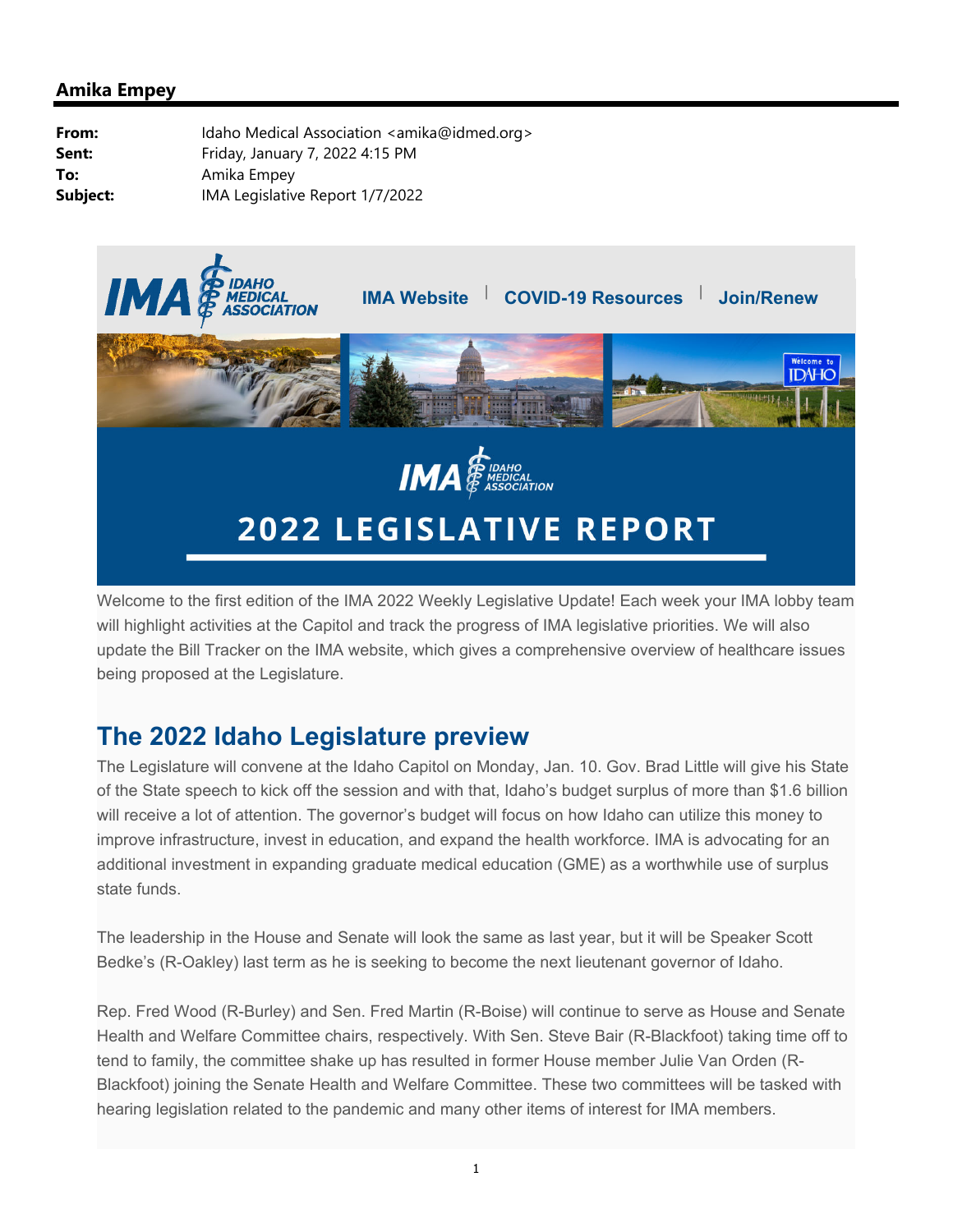In the House Appropriations Committee, Rick Youngblood (R-Nampa) will continue as chair with vice chair Rep. Carolyn Nilsson Troy (R-Genesee). On the Senate Finance Committee, Sen. Bair will step aside as mentioned above and Sen. Jeff Agenbroad (R-Nampa) will take over as chair. Sen. Carl Crabtree (R-Grangeville) will be the new vice chair. These committees meet jointly as the Joint Finance Appropriations Committee, better known as JFAC, and will be tasked with producing a budget for the state and continuing the funding for GME which will be considered for its fifth year.

Other topics this legislative session will be property tax relief, lowering income tax, and many leftover items from the November session related to COVID-19 and the private rights of business. IMA continues to engage with legislators prior to the session on many COVID-19 related issues via the **IMA Public Health Committee's white papers**.

This session will be action-packed in an election year, and IMA will provide opportunities for physicians to contact their legislators about issues that impact medicine.

### **2022 Idaho Medical Association Legislative Priorities**

#### **Expanding GME: Increase Idaho's physician workforce**

IMA supports funding for the fifth year of the ten-year residency expansion plan. IMA is strongly committed to growing our physician workforce, especially in rural and underserved parts of Idaho, to increase overall access to care, meet the demands of a fast-growing population and provide the next generation of caregivers in Idaho's aging physician workforce.

In 2021, the Legislature allocated \$900K to build out 15 new Graduate Medical Education (GME) positions throughout the state and maintain current funding levels for existing residency training programs.

For 2022, the Idaho State Board of Education (SBOE) and Idaho residency programs will seek \$729K in new funding for the fifth year of the GME expansion. This funding will increase residency positions by another 14 slots across Idaho at a pro-rated level to ensure the request complies with the governor's 3.1% maximum increase. Given the massive population growth in Idaho and a record budget surplus, IMA encourages legislators to consider additional funding opportunities for GME to grow our physician workforce when contemplating budget priorities.

Residency programs are leading providers of care to Medicaid, Medicare, and uninsured patients in Idaho. Investing in physician training not only provides care for the state's poorest people but is also the best means to recruit physicians to practice in Idaho. Evidence shows that physicians will likely practice medicine within 100 miles of where they completed their residency.

### **Mitigating the impacts of the Idaho Patient Act**

The IMA is grateful to all legislators for voting to unanimously approve HB 42 in the 2021 session. This important legislation delayed certain provisions of the Idaho Patient Act to July 1, 2021, which helped hospitals and clinics in their attempt to comply with the law while simultaneously dealing with the impacts of the COVID-19 pandemic. However, like any new law or regulation, the Idaho Patient Act has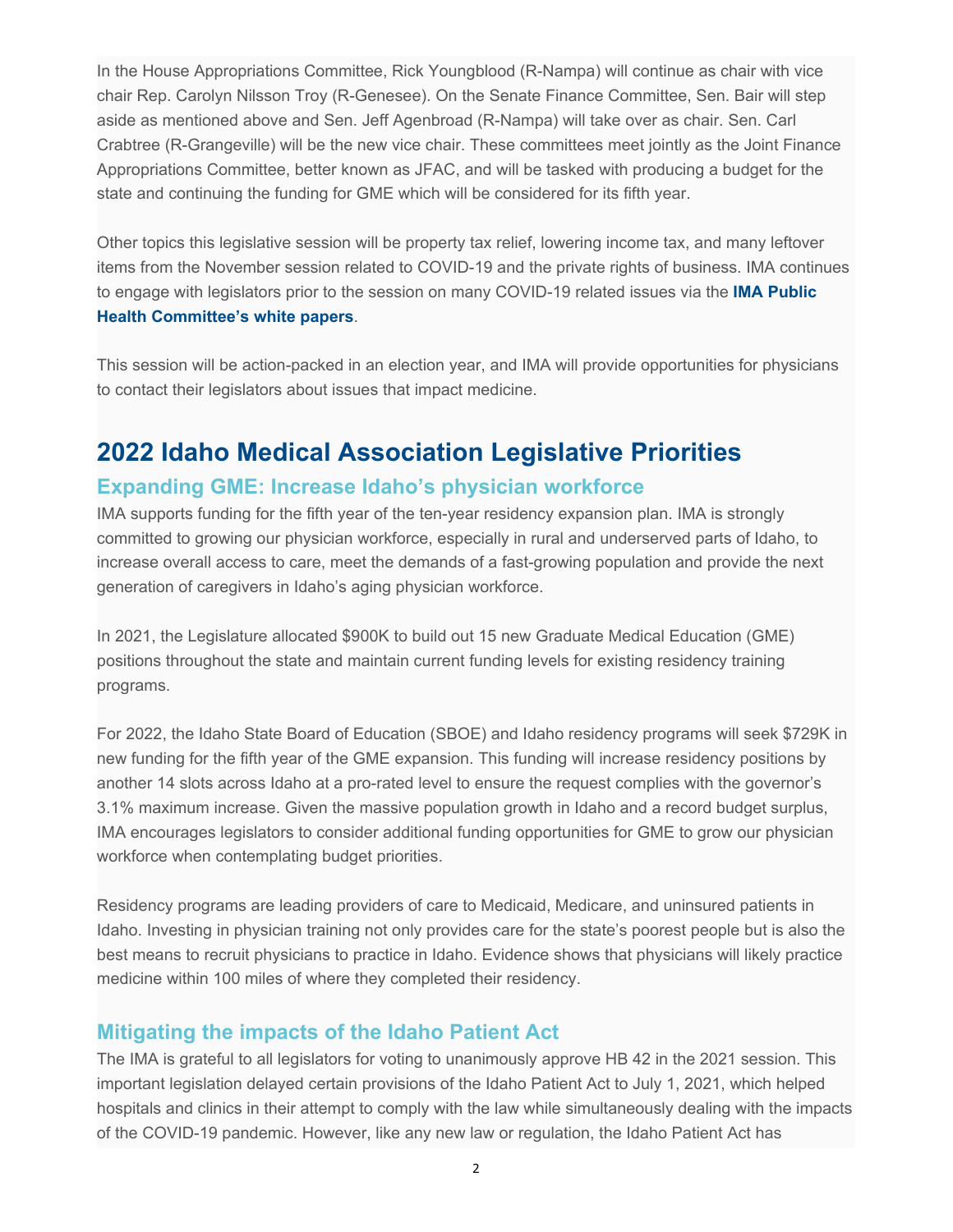unintended consequences which unfortunately drive up the cost of care for patients and burden physicians with more paperwork.

Beginning last April, IMA and other health care organizations began a series of collaborative meetings with Melaleuca to discuss the Idaho Patient Act and ways to improve the law without shifting any burdens to patients. The bi-weekly meetings with practice managers, payers, and others helped narrow down the list of issues to four main focal areas:

- 1. **Cost/Technology/Privacy** Due to additional information now required on the Final Statement, patients' personal information is now vulnerable, and physician offices face challenges adding that information that is not compatible with most billing and EHR systems.
- 2. **Bounced Checks** When a patient passes a bad check with an insufficient amount of funds, a medical practice has a limited amount of time to correct the situation. The Patient Act inhibits this ability due to the extended timelines before utilizing extraordinary collection actions. A shorter window, with notification to the patient, is one option to correct this problem.
- 3. **Global Fees/Payment Clawbacks** Some healthcare services are reimbursed by insurance companies as global fees or bundled payments. Physicians cannot bill for these services until the last session in the bundle is completed. For example, maternity care is typically not billed until the child is born. Additionally, payment clawbacks occur when an insurance company determines it should have not paid a claim, for a variety of reasons. The insurer, usually between 6 months to a year later, takes back payment from the physician and it becomes the patient's responsibility. In both the bundled payment plan and insurance clawback scenarios, the timelines from the date of service in the Patient Act prohibit physicians from complying with the law. There should be changes to allow for these unique situations.
- 4. **Definition of Extraordinary Collections** Not all extraordinary collection actions are the same. For example, reporting an outstanding bill to a credit agency is highly effective at prompting patients to pay their bills and avoid incurring any permanent adverse credit flags. It is a lowerlevel intervention that is also highly effective at helping prevent litigation, which can permanently alter a patient's credit record.

Collaborative legislative language is under development, and we hope that the Idaho Legislature will support these consensus changes that will help patients and physicians alike.

### **Support for science and the rights of private business**

The COVID-19 pandemic placed a large emphasis on the need to practice effective and well-researched public health measures. The facts and science prove that vaccines work with over 90 percent of COVID-19 hospitalizations coming from the unvaccinated population. Science has also revealed that natural immunity varies too much from person to person to reliably protect against subsequent infections of COVID-19. It is imperative that Idahoans get the certainty of protection from an FDA approved COVID-19 vaccine.

That is why IMA strongly supports the private rights of business, so they can make decisions to keep their workplaces safe and our economy open with respect to vaccination and mask policies. This also includes support for the current law which allows exemptions for medical and religious purposes under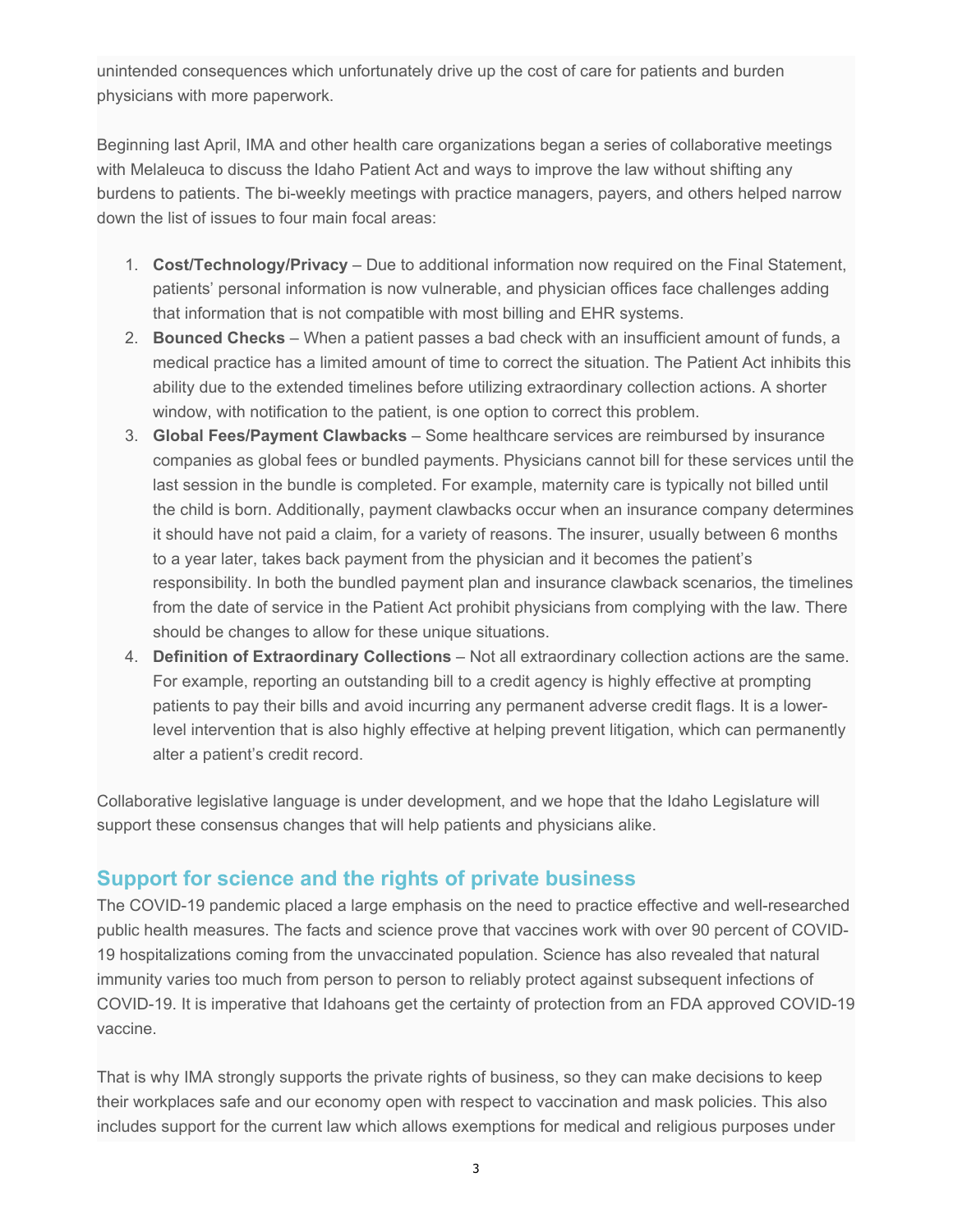the Americans with Disabilities Act. IMA members have worked tirelessly over the last two years to care for Idahoans who battle COVID-19. The last thing physicians want to see is regulations on businesses and health care facilities that impact the ability to create a safe environment for patients, employees, and patrons.

#### **Physician burnout – Supporting health care workers**

Prior to the COVID-19 pandemic, physician burnout was recognized as a serious public health crisis in the U.S. Starting in March of 2020, the weight of the pandemic began to add levels of stress that have never been experienced before by the health care community. The sleepless nights, increased patient loads, and daily encounters with preventable deaths have taken a mental toll on our physicians. This is not uncommon in many other frontline professions like law enforcement, firefighters, and other first responders.

While there is not an instant solution to this crisis, IMA is committed to supporting the well-being of Idaho physicians. Currently, physician wellness programs provide assistance to struggling physicians. Expanding these programs and taking steps to ensure physicians feel comfortable seeking help, are critical factors to combating physician burnout. The IMA lobby team looks forward to collaborating with the Legislature, state agencies, and other stakeholders to improve the mental and physical well-being of Idaho physicians in addition to other frontline workers who put their lives on the line during the pandemic.

# **Federal update**

#### **Congress moves to tackle Medicare physician pay cliff**

Following months of fierce advocacy led by the American Medical Association (AMA) and other physician organizations, Congress recently acted to address the combined 9.75% in Medicare physician payment cuts, which amounted to a physician payment cliff and were set to take effect Jan. 1, 2022. President Biden is expected to sign the bill into law.

Highlights of the physician-payment provisions include:

A delay in resuming the 2% Medicare sequester for three months (Jan. 1–March 31, 2022), followed by a reduction to 1% for three months (April 1–June 30, 2022).

A one-year increase in the Medicare physician payment schedule of 3%, which is 0.75% less than the conversion factor boost provided for 2021.

A one-year delay in the cuts to the clinical laboratory payment schedule.

A one-year delay in the Medicare radiation oncology demonstration.

Prevents the 4% Medicare pay-as-you-go (PAYGO) cut for 2022

While the overall legislation passed on a mostly party line vote due to provisions related to the debtceiling, the Idaho delegation had been heavily engaged in advancing this solution. Idaho Sen. Mike Crapo (the top Republican on the Finance Committee) and his staff were chief architects of the physician payment provisions while Idaho Rep. Mike Simpson cosponsored legislation and signed a letter to House leadership urging a solution. The IMA looks forward to working with the Idaho delegation on a long-term solution to Medicare payment provisions.